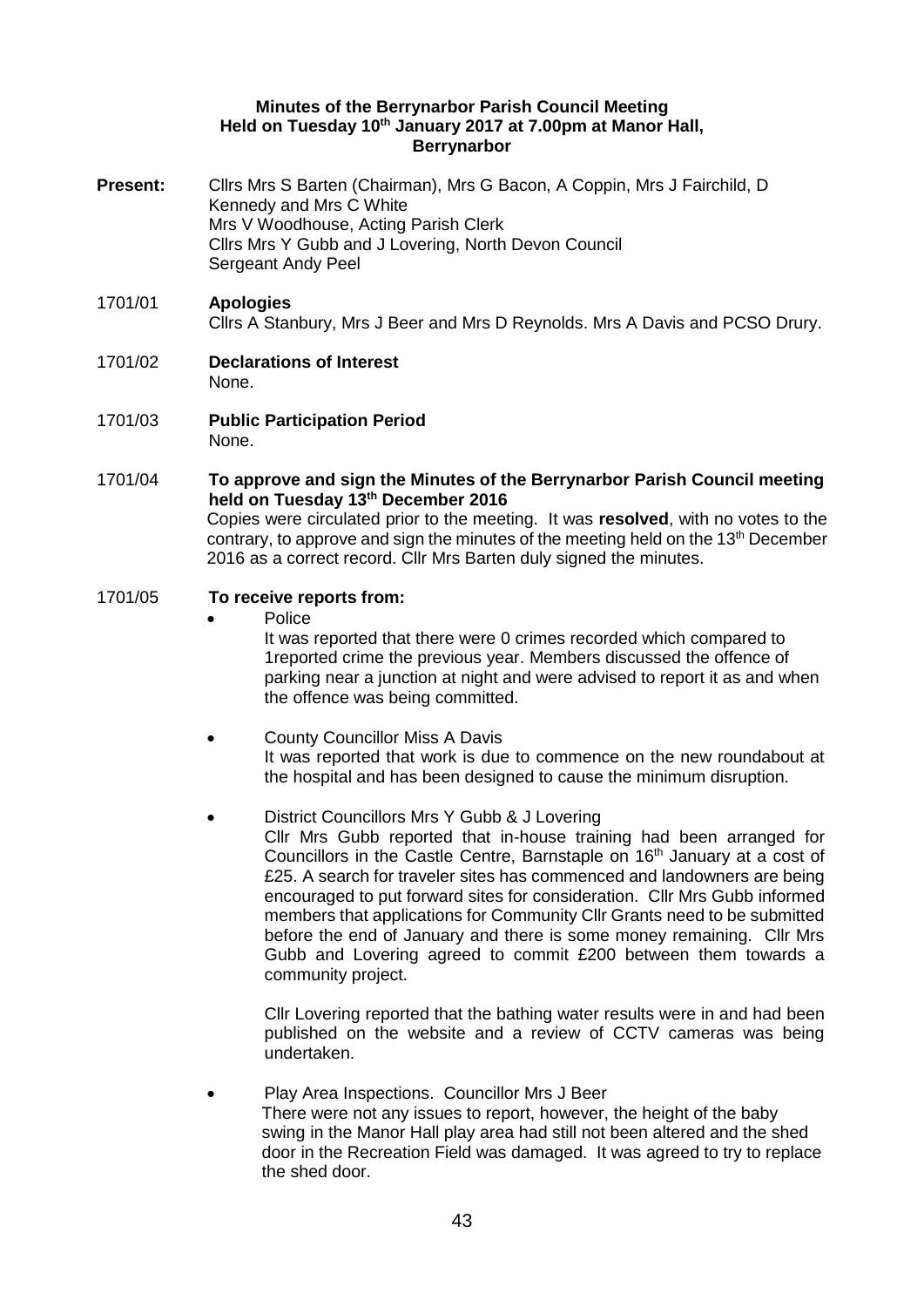- Councillor Mrs D Reynolds, Manor Hall Members were informed that the contractors were due to commence work on the roof in the near future.
- Footpaths Report Councillor Mrs White Cllr Mrs White reported that the Annual Surveys had been completed with the help of Cllrs Mrs Fairchild.
- Dog Exercise area Councillor Mrs White Nothing to report.
- Meetings/events attended by Councillors/Clerk None.

# 1701/06 **Planning & Planning Correspondence**

Planning Applications: to consider Planning Applications received to date

- 6.1 Planning Applications: to consider Planning Applications received to date None.
- 6.2 Planning Decisions: to note Planning Decisions received to date North Devon Council, the determining authority, has given notice that the following application has been withdrawn:
	- 61893 Demolition, alterations, conversion and upgrading of toilet/shower block to create improved toilet/shower facilities & staff accommodation at Watermouth Valley, Camping Park, Berrynarbor, Ilfracombe.

The following application has been refused:

62151 Conversion of barn to form one residential dwelling together with new vehicular access at Hempsters Farm, Berrynarbor, Ilfracombe.

It was **resolved**, with no votes to the contrary, to note the information.

- 1701/07 **Matters to Note** (correspondence is available from the Clerk unless otherwise stated)
	- Completion of monthly defibrillator report.
	- Temporary prohibition of traffic, Silver Street, Berrynarbor.

It was **resolved**, with no votes to the contrary, to note the above.

#### 1701/08 **To approve payments and receipts to date**  The following payments were received: -

# **Payments 14th December 2016 – 10th January 2017**

Clerk's January Salary £238.70

|                                      |         | (Net)                                                                  |                         |
|--------------------------------------|---------|------------------------------------------------------------------------|-------------------------|
| Expenses:<br>Postage:<br>Total:      | Mileage | 10/01/2076 39 miles @ 0.45 =<br>$5 \times 2^{nd}$ class stamps @ 055 = | £17.55<br>£2.75<br>£259 |
| <b>HMRC PAYE</b>                     |         |                                                                        | £59.60                  |
| Poppy Appeal                         |         |                                                                        | £25                     |
| <b>Berry Arboriculture</b>           |         |                                                                        | £1,822.63               |
| Nicholsons - toilet soap & dispenser |         |                                                                        | £27.83                  |
| British gas - electricity toilets    |         |                                                                        | £29.20                  |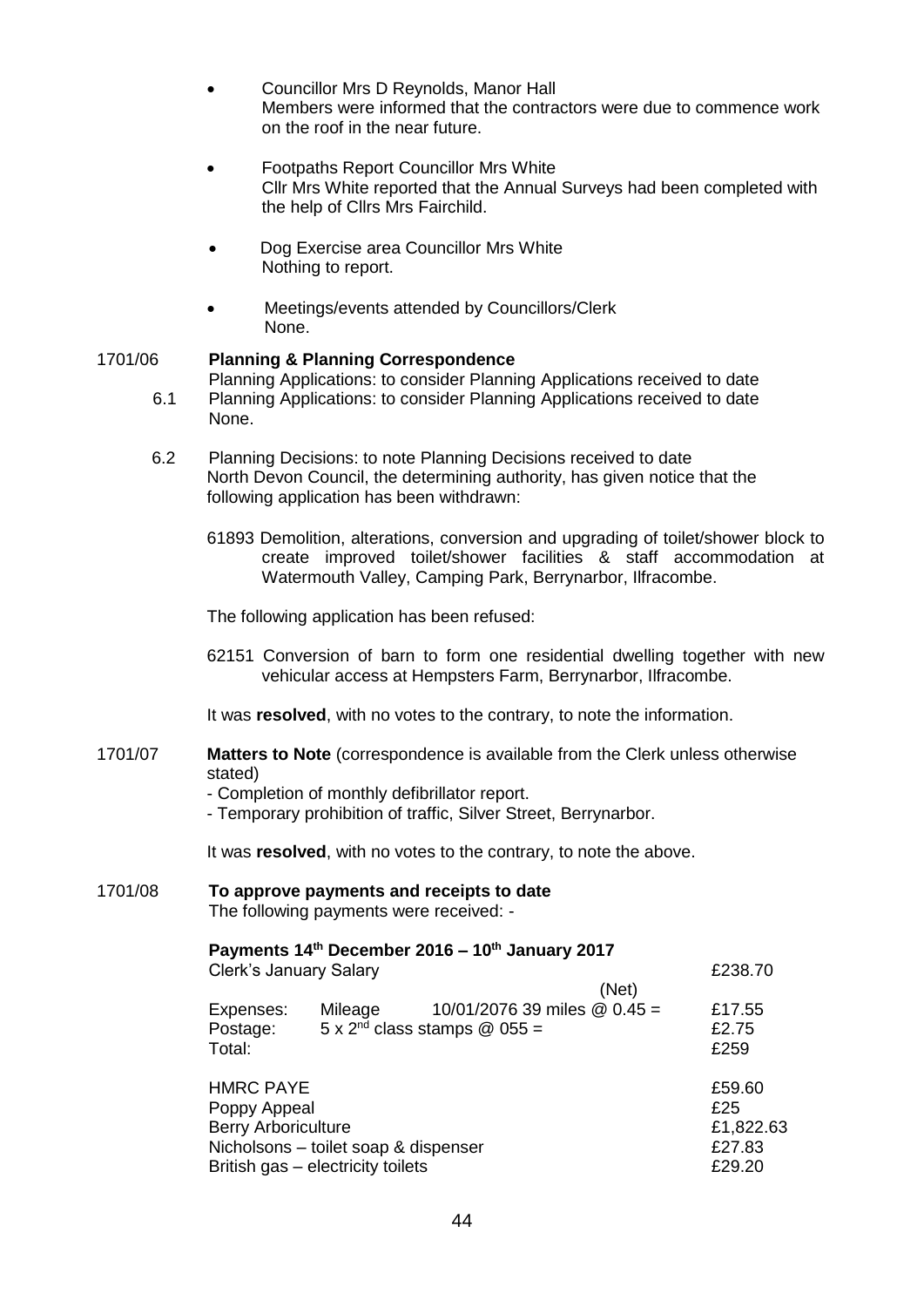| North Devon Council, Print room                 | £38.40    |
|-------------------------------------------------|-----------|
| Stone King                                      | £706.80   |
| <b>Berrynarbor Community Enterprise</b>         | £100      |
| <b>Buckets and Sparkles</b>                     | £125      |
| <b>Payments total:</b>                          | £3,193.46 |
| Receipts 13th December 2016 - 10th January 2017 |           |
| Aviva - returned excess cheque                  | £250      |
| Interest                                        | £0.71     |
|                                                 |           |

It was **resolved**, with no votes to the contrary, to approve the above payments.

#### 1701/09 **To receive budget review**

The budget review and bank reconciliation were circulated prior to the meeting and it was **resolved**, with no votes to the contrary, to note the information.

## 1701/10 **To consider e-mail addresses for Councillors**

Members considered options for e-mail addresses for Councillors it was **resolved**, with no votes to the contrary, to create an e-mail mailbox for each Councillor and to allow the Parish Clerk access to audit incoming and outgoing emails.

#### 1701/11 **To receive details on the Highway Community Enhancement Fund**

Members were informed that DCC had opened a funding stream for applications for community self-help, DCC is unsure what kind of applications will come forward or for what amounts so the funding guidelines are currently very loose. It was resolved, with no votes to the contrary, to consider applications that could be submitted to the fund and attempt to obtain funding where appropriate.

## 1701/12 **To consider specification for grass cutting, garden maintenance and footpath clearance for 2017/2018** Members considered the specification for 2017/2018 and it was **resolved**, with no votes to the contrary, to amended the specification to reflect the work that the current contractor undertakes, to amend the frequency of cutting the dog exercise area to topping of the field four times a year and to add four pavement clearances to the Sawmills to Watermouth footpath.

# 1701/13 **To consider request from Village Shop for contribution towards the running and maintenance costs of the Sewage Plant that also services the Public Toilets**

Members considered the estimated costs for the running and maintenance and the contribution and it was **resolved**, with no votes to the contrary, to contribute 50% towards the running and maintenance costs of the sewage plant.

Cllrs Mrs Gubb and J Lovering and the Police left the meeting.

1701/14 It was resolved that under Section 1(2) of the Public Bodies (Admission to Meetings) Act 1960 that the public and press be excluded from the meeting for the following item as it involves the likely disclosure of confidential information.

## PART B

## 1701/15 **To receive update on legal proceedings**

It was **resolved**, with no votes to the contrary, to note the update.

The Acting Parish Clerk left the meeting at 8pm.